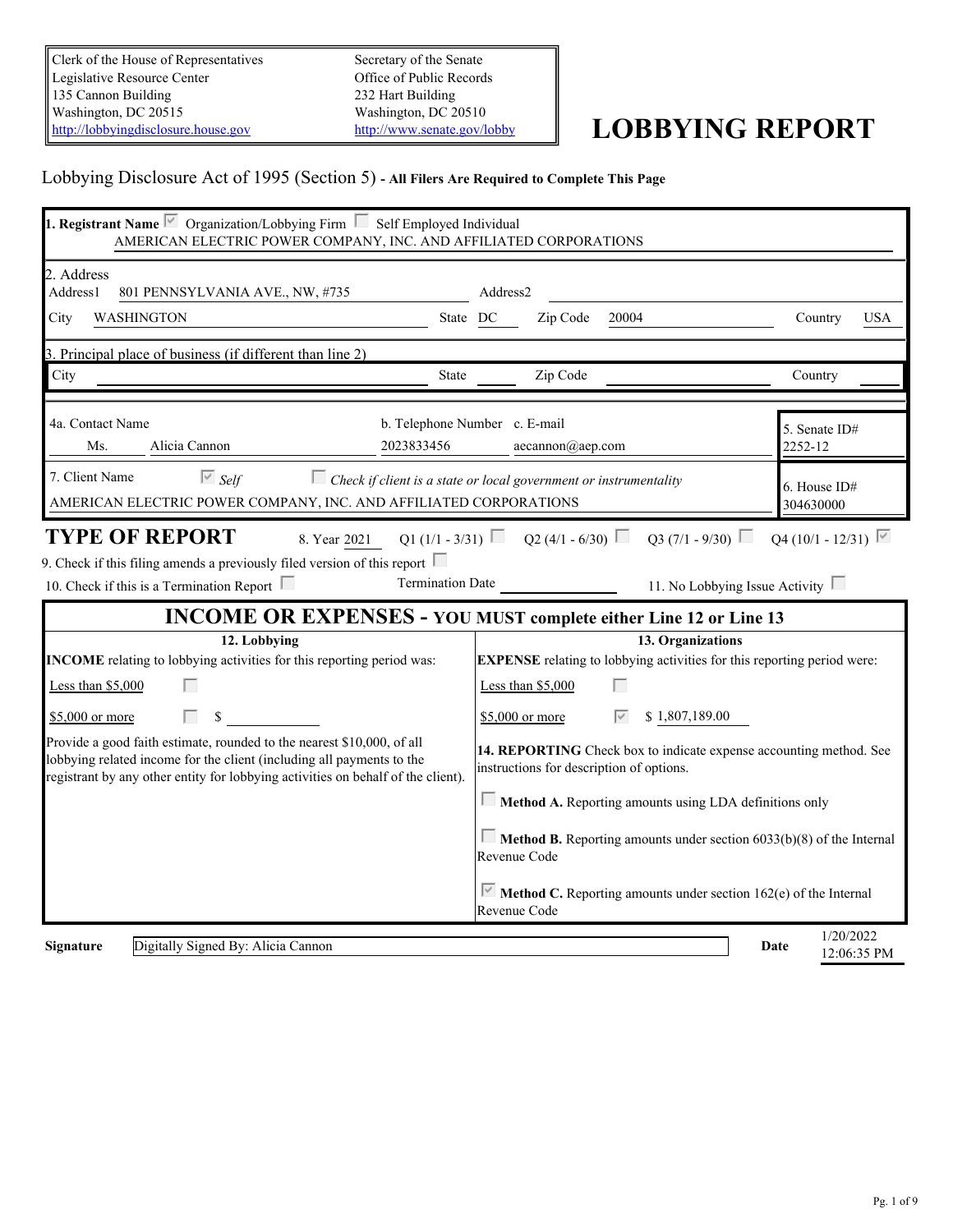15. General issue area code BUD

16. Specific lobbying issues

| H.R. 3684, Infrastructure Investment and Jobs Act                                                                                                                                                                          |  |
|----------------------------------------------------------------------------------------------------------------------------------------------------------------------------------------------------------------------------|--|
| House and Senate FY 2022 reconciliation legislation generally                                                                                                                                                              |  |
| H.R. 5376, to provide for reconciliation pursuant to Title II of S. Con. Res. 14;                                                                                                                                          |  |
| S.Con.Res.5, A concurrent resolution setting forth the congressional budget for the United States Government for fiscal year 2021 and setting forth the<br>appropriate budgetary levels for fiscal years 2022 through 2030 |  |
| Low and zero emission vehicle funding                                                                                                                                                                                      |  |
| H. R. 4372 FY2022 Appropriations for the Department of the Interior, environment, and related agencies                                                                                                                     |  |
| H.R. 4502, Vehicle for seven-bill minibus appropriations package including Interior                                                                                                                                        |  |
| Build Back Better Act                                                                                                                                                                                                      |  |
|                                                                                                                                                                                                                            |  |

17. House(s) of Congress and Federal agencies  $\Box$  Check if None

#### U.S. SENATE, U.S. HOUSE OF REPRESENTATIVES

18. Name of each individual who acted as a lobbyist in this issue area

| First Name | Last Name | Suffix | Covered Official Position (if applicable) | <b>New</b> |  |
|------------|-----------|--------|-------------------------------------------|------------|--|
| Anthony    | Kavanagh  |        |                                           |            |  |
| Martin     | McBroom   |        |                                           |            |  |
| Alicia     | ∠annon    |        |                                           |            |  |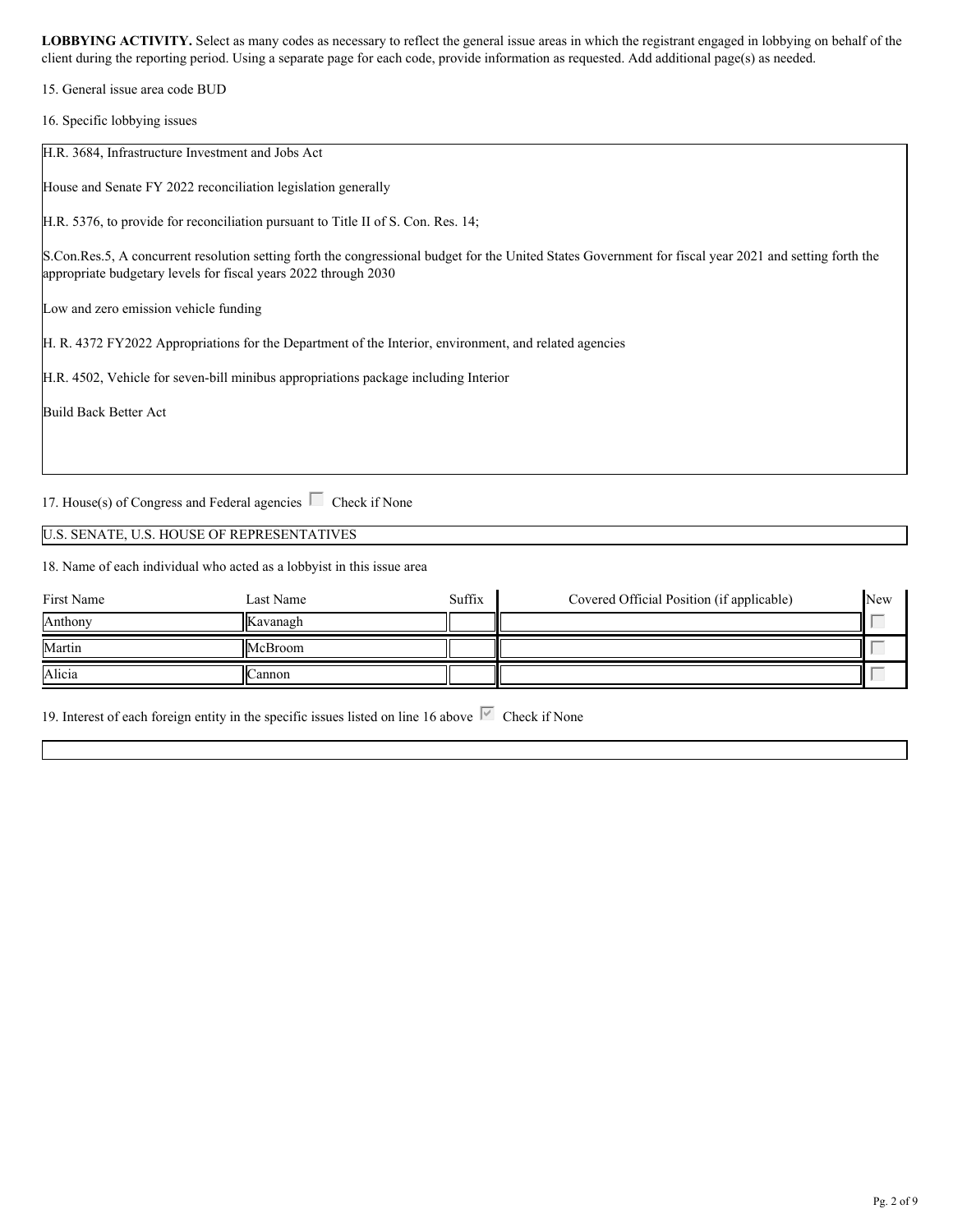15. General issue area code ENG

16. Specific lobbying issues

| H.R. 4309, Clean Energy Innovation and Deployment Act of 2021                                 |
|-----------------------------------------------------------------------------------------------|
| H. R. 3538, Coordinated Action To Capture Harmful Emissions Act (CATCH Act)                   |
| House and draft Senate legislation related to clean energy, climate change and reconciliation |
| Clean Electricity Performance Program generally                                               |
| Energy storage generally;                                                                     |
| Energy R&D generally;                                                                         |
| Clean energy technologies, generally                                                          |
| Nuclear energy issues generally                                                               |
|                                                                                               |

17. House(s) of Congress and Federal agencies  $\Box$  Check if None

## U.S. SENATE, U.S. HOUSE OF REPRESENTATIVES

18. Name of each individual who acted as a lobbyist in this issue area

| First Name | Last Name | Suffix | Covered Official Position (if applicable) | New |  |
|------------|-----------|--------|-------------------------------------------|-----|--|
| Anthony    | Kavanagh  |        |                                           |     |  |
| Alicia     | ∠annon    |        |                                           |     |  |
| Martin     | McBroom   |        |                                           |     |  |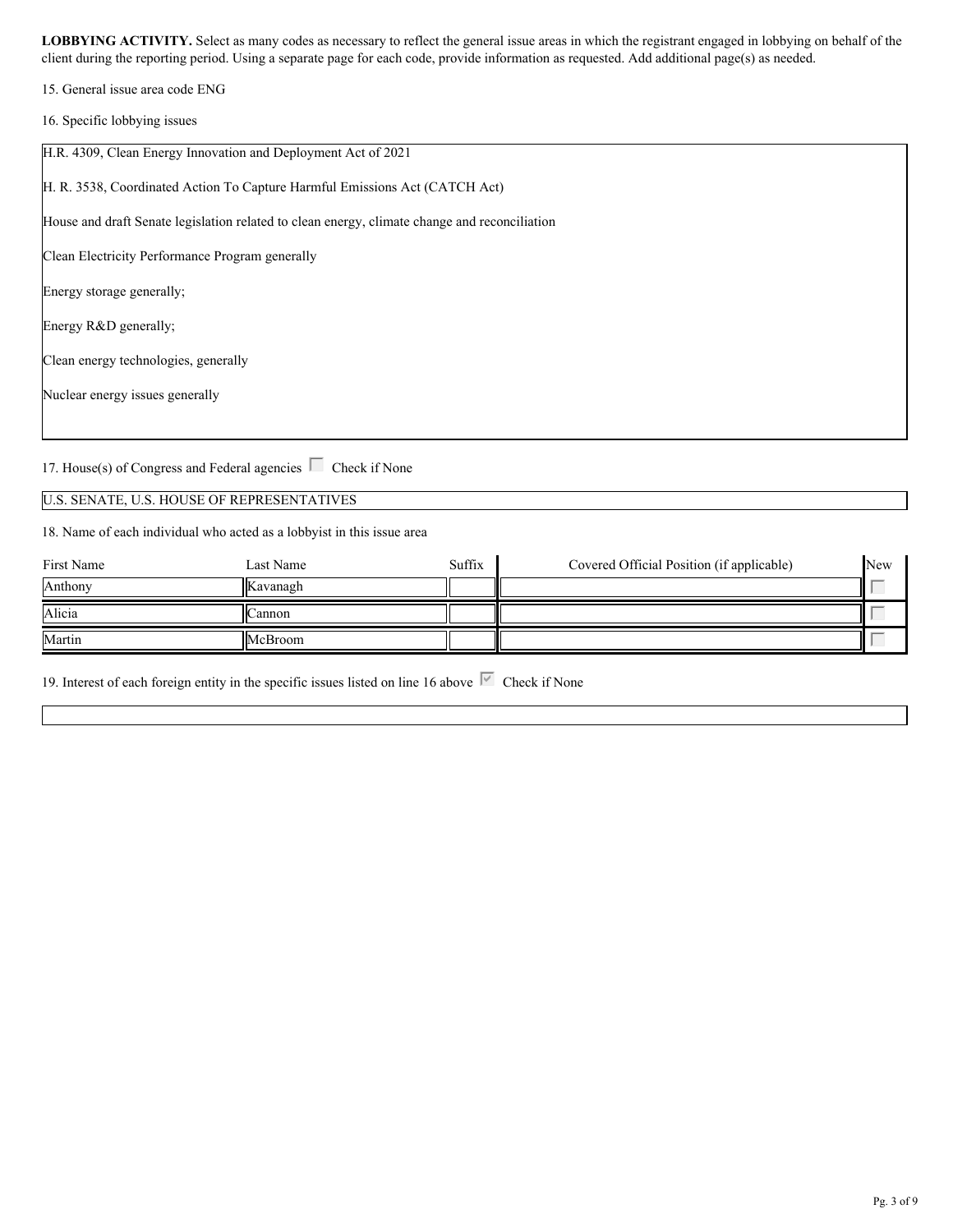15. General issue area code ENV

16. Specific lobbying issues

| H.R. 4309, Clean Energy Innovation and Deployment Act of 2021                                 |
|-----------------------------------------------------------------------------------------------|
| House and draft Senate legislation related to clean energy, climate change and reconciliation |
| Climate change and clean air issues generally                                                 |
| Power sector emissions issues generally                                                       |
| 17. House(s) of Congress and Federal agencies $\Box$ Check if None                            |

#### U.S. SENATE, U.S. HOUSE OF REPRESENTATIVES

18. Name of each individual who acted as a lobbyist in this issue area

| First Name | Last Name       | Suffix | Covered Official Position (if applicable) | New |  |
|------------|-----------------|--------|-------------------------------------------|-----|--|
| Anthony    | <b>Kavanagh</b> |        |                                           |     |  |
| Martin     | McBroom         |        |                                           |     |  |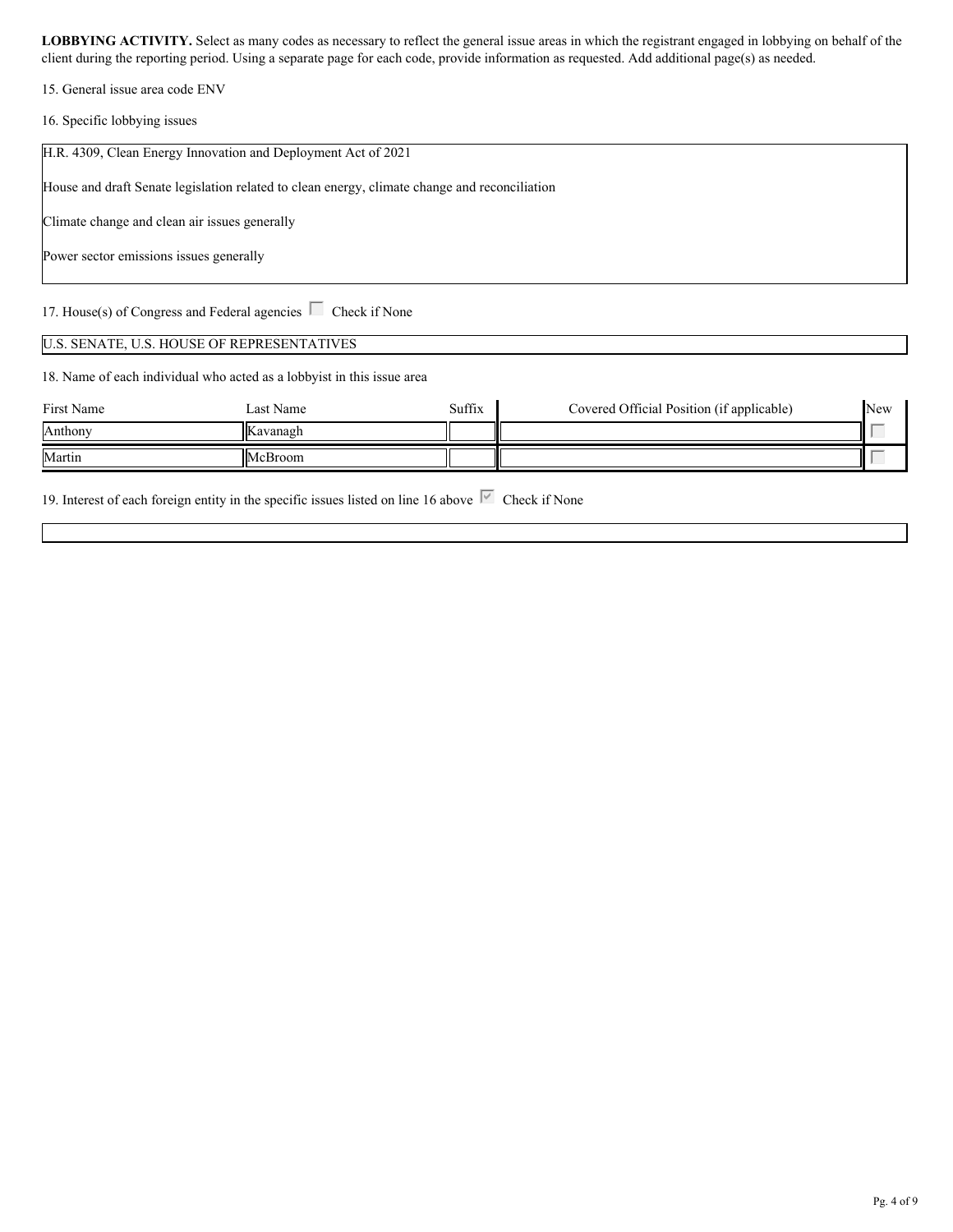15. General issue area code TAX

16. Specific lobbying issues

| H.R. 848, Growing Renewable Energy and Efficiency Now (GREEN) Act of 2021                                                            |  |
|--------------------------------------------------------------------------------------------------------------------------------------|--|
| S. 2118, Clean Energy for America Act (Sen. Wyden Tech Neutral)                                                                      |  |
| S. 622, American Jobs in Energy Manufacturing Act of 2021                                                                            |  |
| Electric Vehicle Tax Credit (30D) and EV issues and legislation generally                                                            |  |
| Renewable tax credits (wind, solar, storage) including monetization/refundability/direct pay; and opt-out of normalization generally |  |
|                                                                                                                                      |  |

17. House(s) of Congress and Federal agencies  $\Box$  Check if None

#### U.S. SENATE, U.S. HOUSE OF REPRESENTATIVES

18. Name of each individual who acted as a lobbyist in this issue area

| First Name | Last Name | Suffix | Covered Official Position (if applicable) | New |  |
|------------|-----------|--------|-------------------------------------------|-----|--|
| Anthony    | Kavanagah |        |                                           |     |  |
| Martin     | McBroom   |        |                                           |     |  |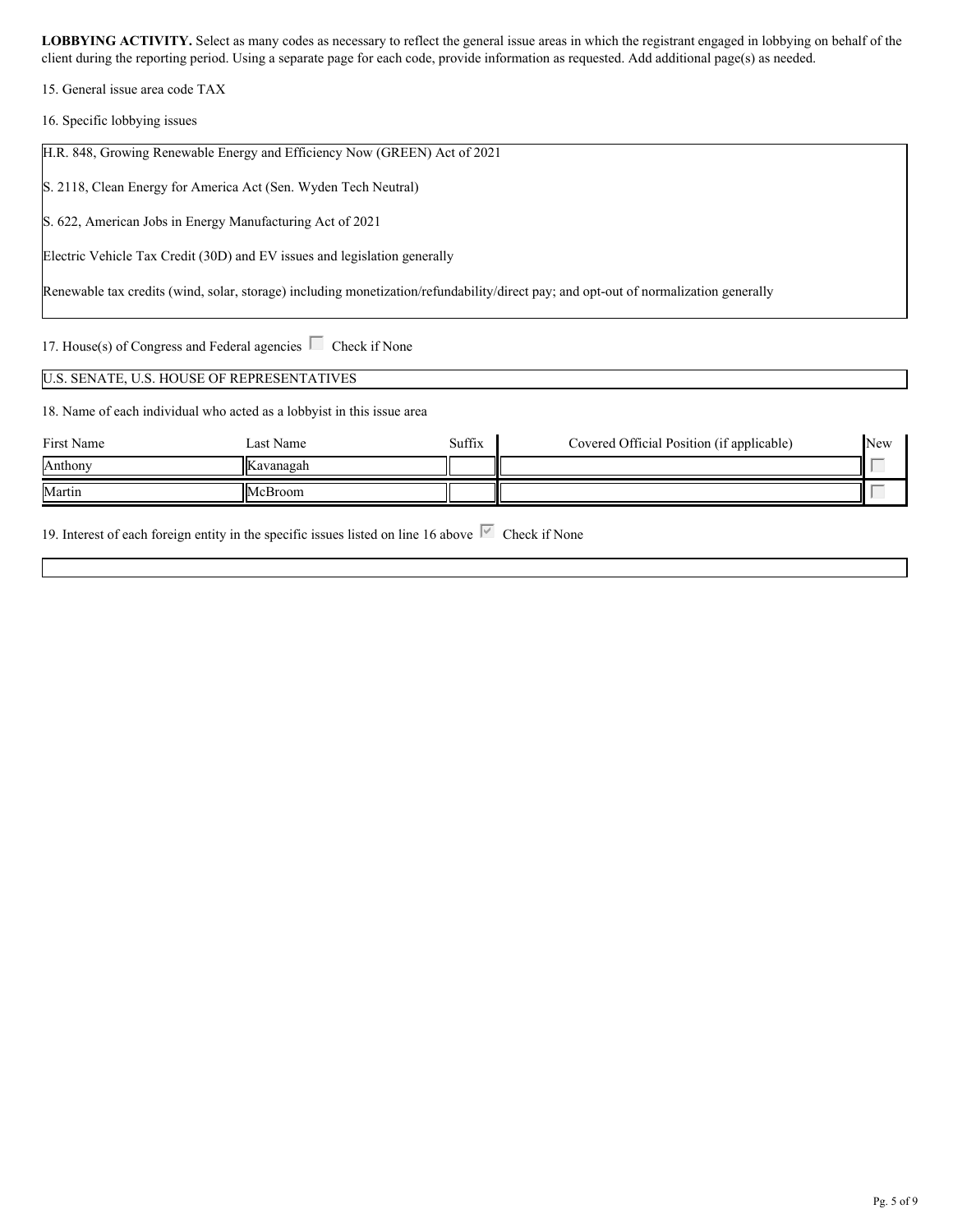15. General issue area code TEC

16. Specific lobbying issues

| Pole attachment issues generally; |
|-----------------------------------|
| Spectrum issues generally.        |
|                                   |

17. House(s) of Congress and Federal agencies  $\Box$  Check if None

#### U.S. SENATE, U.S. HOUSE OF REPRESENTATIVES

18. Name of each individual who acted as a lobbyist in this issue area

| First Name | Last Name | Suffix | Covered Official Position (if applicable) | <b>New</b> |  |
|------------|-----------|--------|-------------------------------------------|------------|--|
| Anthony    | Kavanagh  |        |                                           | $\sim$     |  |
| Alicia     | Cannon    |        |                                           | $\sim$     |  |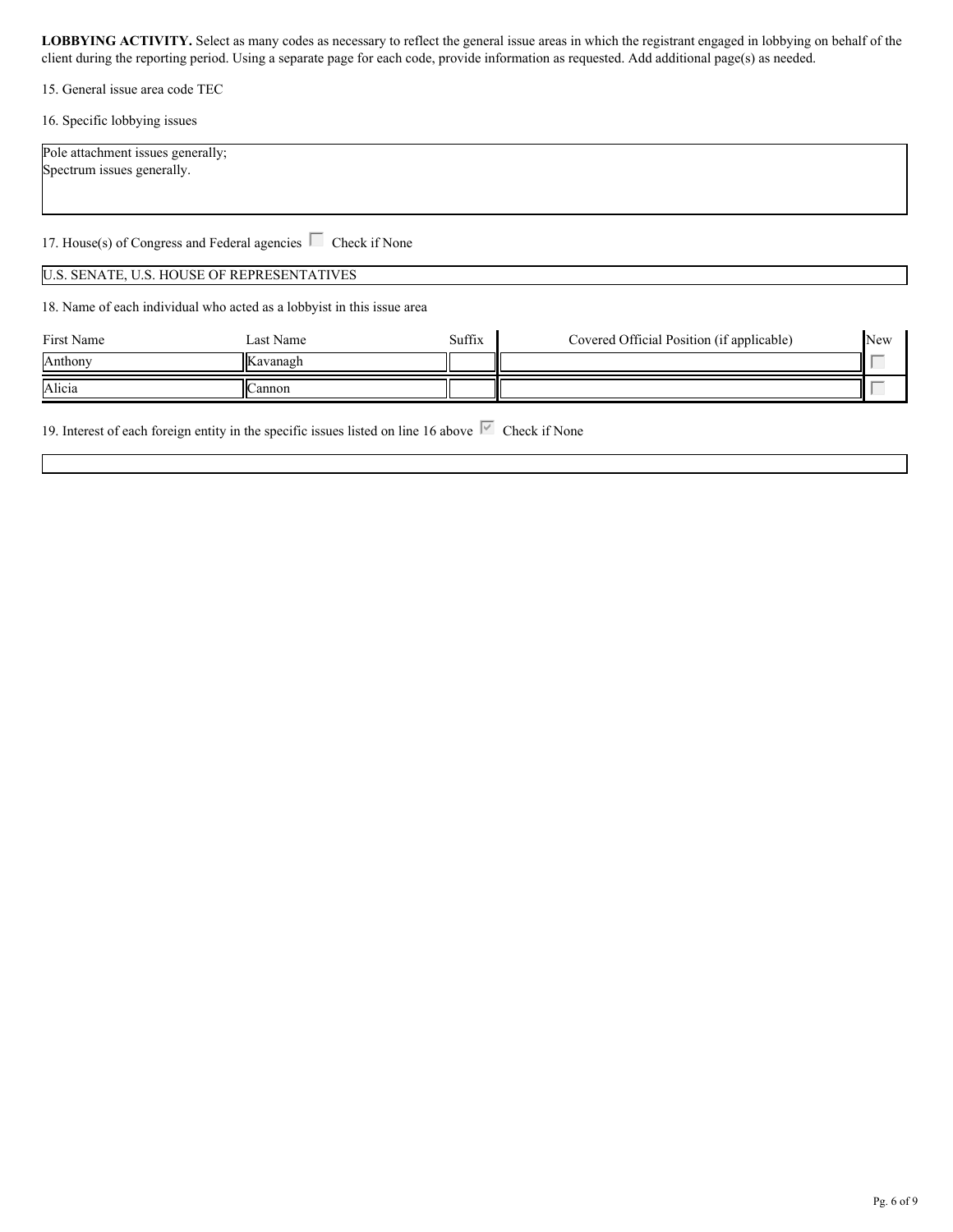15. General issue area code TRA

16. Specific lobbying issues

| Draft transportation, EV and R&D legislation; |                                                                           |        |                                           |     |
|-----------------------------------------------|---------------------------------------------------------------------------|--------|-------------------------------------------|-----|
| Surface transportation reauthorization;       |                                                                           |        |                                           |     |
|                                               | Alternative fuel vehicles, transit, and related infrastructure generally. |        |                                           |     |
|                                               | 17. House(s) of Congress and Federal agencies $\Box$ Check if None        |        |                                           |     |
|                                               | U.S. SENATE, U.S. HOUSE OF REPRESENTATIVES                                |        |                                           |     |
|                                               | 18. Name of each individual who acted as a lobbyist in this issue area    |        |                                           |     |
| First Name                                    | Last Name                                                                 | Suffix | Covered Official Position (if applicable) | New |

| THE THEFT | Last France | $U$ ulla | Coverca Official I ostituit (if applicable) | $\blacksquare$ |
|-----------|-------------|----------|---------------------------------------------|----------------|
| Anthony   | Kavanagh    |          |                                             |                |
| Martin    | McBroom     |          |                                             |                |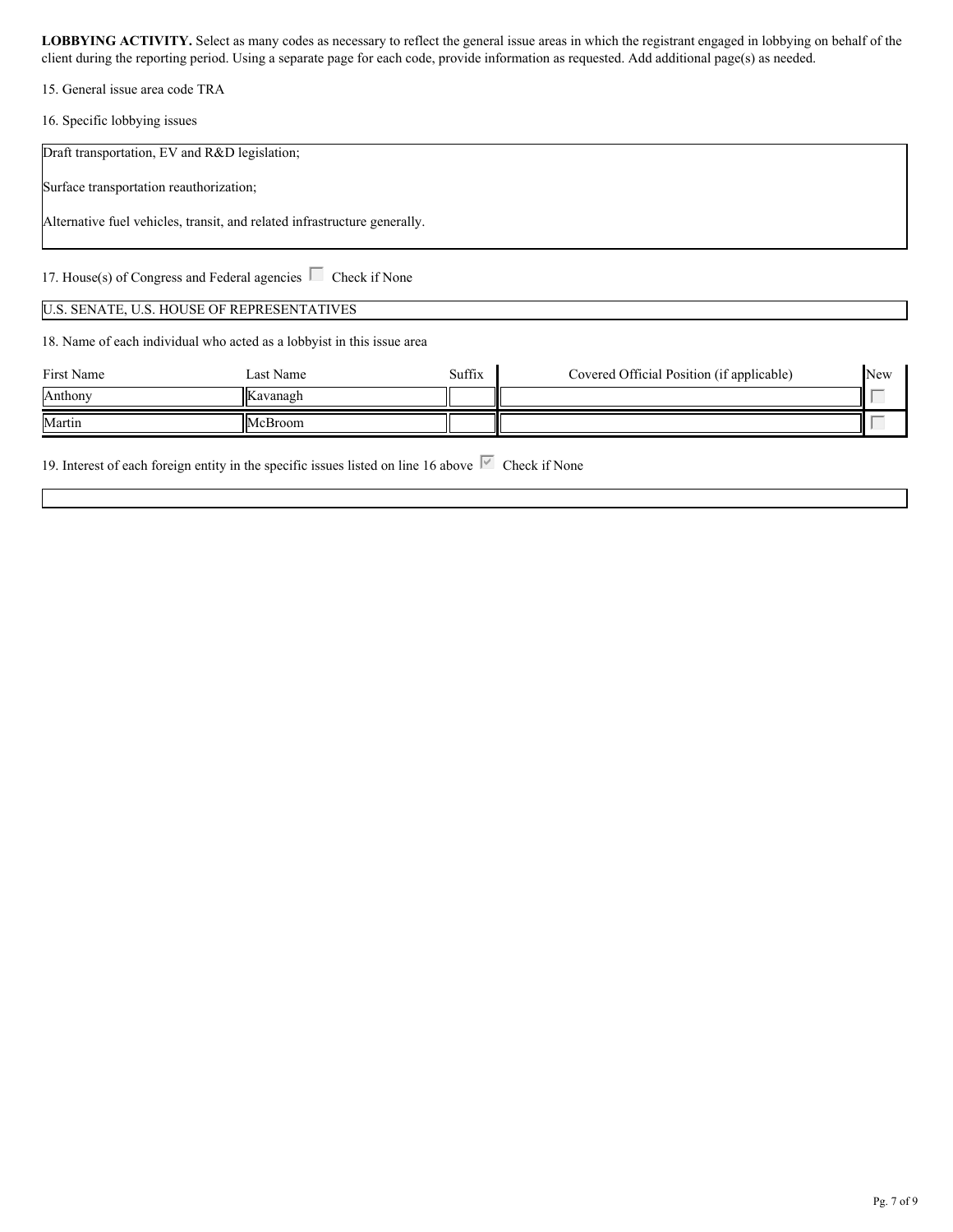15. General issue area code HOM

16. Specific lobbying issues

| S.2875, Cyber Incident Reporting Act of 2021;<br>S.2491- Defense of United States Infrastructure Act of 2021                                                                                                                   |            |
|--------------------------------------------------------------------------------------------------------------------------------------------------------------------------------------------------------------------------------|------------|
| 17. House(s) of Congress and Federal agencies $\Box$ Check if None<br>18. Name of each individual who acted as a lobbyist in this issue area                                                                                   |            |
|                                                                                                                                                                                                                                |            |
|                                                                                                                                                                                                                                |            |
| U.S. SENATE, U.S. HOUSE OF REPRESENTATIVES                                                                                                                                                                                     |            |
|                                                                                                                                                                                                                                |            |
|                                                                                                                                                                                                                                |            |
| Suffix<br>Covered Official Position (if applicable)<br>Last Name<br>First Name                                                                                                                                                 | <b>New</b> |
| Anthony<br>Kavanagh                                                                                                                                                                                                            |            |
| Alicia<br>Cannon                                                                                                                                                                                                               |            |
| Information Update Page - Complete ONLY where registration information has changed.<br>20. Client new address                                                                                                                  |            |
| Address and the contract of the contract of the contract of the contract of the contract of the contract of the contract of the contract of the contract of the contract of the contract of the contract of the contract of th |            |
| <u> 1980 - Johann Barbara, martin d</u><br>State<br>Zip Code<br>City                                                                                                                                                           | Country    |
| 21. Client new principal place of business (if different than line 20)                                                                                                                                                         |            |
| Zip Code<br>City<br>State                                                                                                                                                                                                      | Country    |
|                                                                                                                                                                                                                                |            |
| 22. New General description of client's business or activities                                                                                                                                                                 |            |
|                                                                                                                                                                                                                                |            |

## **LOBBYIST UPDATE**

23. Name of each previously reported individual who is no longer expected to act as a lobbyist for the client

|                           | First Name | Last Name | Suffix | First Name | Last Name | Suffix |
|---------------------------|------------|-----------|--------|------------|-----------|--------|
| $\Box$<br> 1 <br>المستنبذ |            |           |        |            |           |        |
| $\overline{2}$<br>▃       |            |           |        |            |           |        |
|                           |            |           |        |            |           |        |

## **ISSUE UPDATE**

24. General lobbying issue that no longer pertains

#### **AFFILIATED ORGANIZATIONS**

25. Add the following affiliated organization(s)

Internet Address: